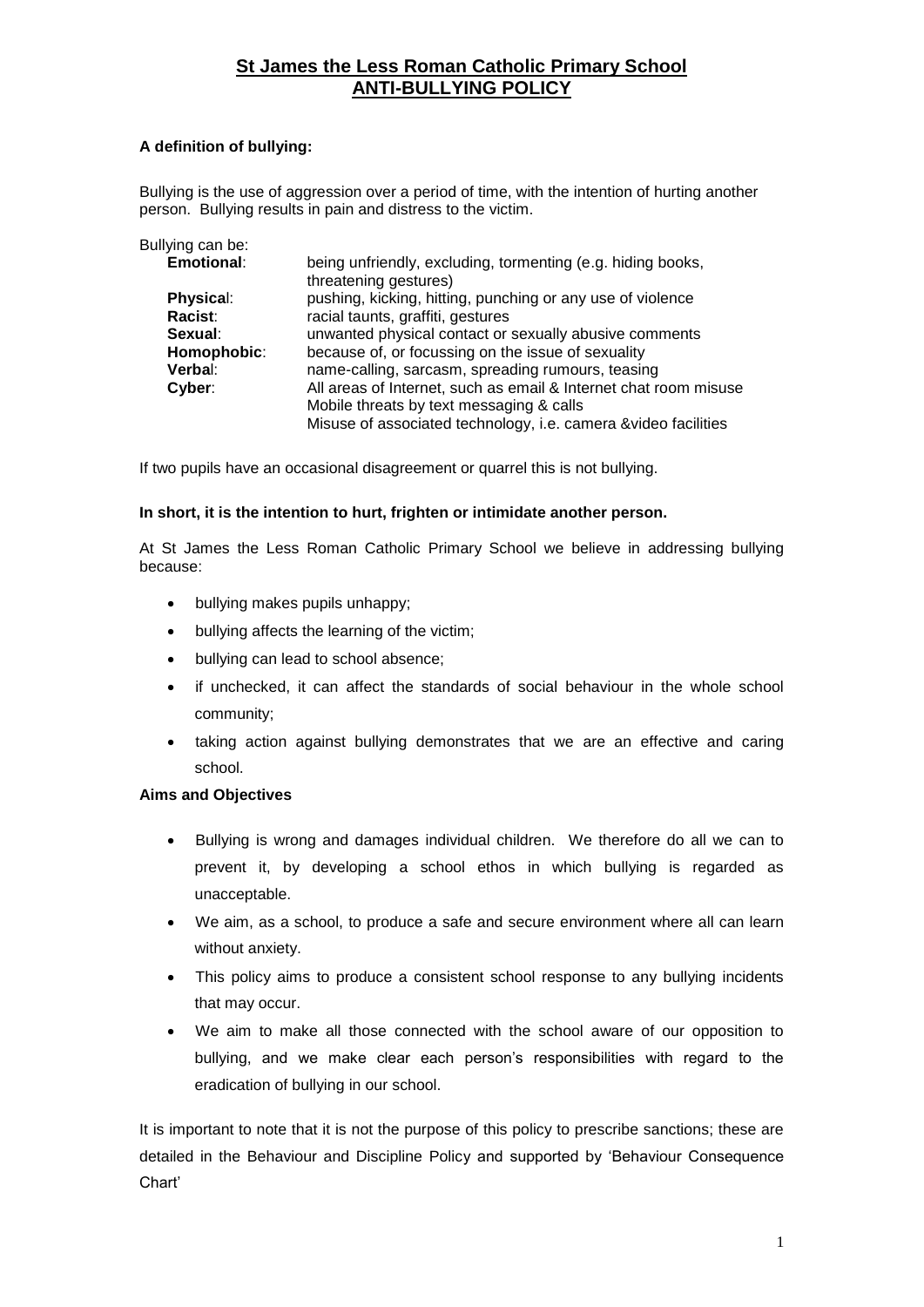The school has active School Council representatives from each class who discuss issues related to bullying, through their discussion of positive play times and promotion of playtime games. Where appropriate a buddy system is introduced for individual children, whereby playtime buddies help their peers to solve problems that occur both in and out of the classroom. These are a child's first contact point, if they feel they cannot tell an adult and are automatically in place for Reception and Year 1 children and available on a needs basis for other children. A play leader system is in place to promote game playing and social interaction.

Playground games and activities are available for children during the lunchtime break, supervised by the dinner ladies. These activities are designed to promote a healthy lifestyle, encouraging teamwork and participation, skills that discourage the concept of bullying.

A selection of posters and books as a basis for assemblies on the theme of anti-bulling is available to staff for whole school assemblies or class collective worship times. PSHE, Citizenship and SEAL lessons are often based on the themes of bullying and anti-social behaviour, providing a problem-solving approach and exploring how bullying can be prevented and combated. A week is dedicated to Anti-bullying each year although assemblies attached to this theme can occur anytime in response to specific school needs.

#### **Special Educational Needs or Disabilities**

Some pupils with special educational needs or disabilities might not be able to articulate experiences as fluently as others. Staff are particularly aware of these pupils and where appropriate a named adult or buddy is appointed to monitor play times or classroom activities.

#### **Pupils**

Pupils who have been bullied will be supported by:

- offering an immediate opportunity to discuss the experience with their class teacher or member of staff of their choice
- reassuring the pupil
- offering continuous support
- restoring self-esteem and confidence

Pupils who have bullied will be helped by:

- discussing what happened
- discovering why the pupil became involved
- establishing the wrong doing and need to change
- informing parents or guardians to help change the attitude of the pupil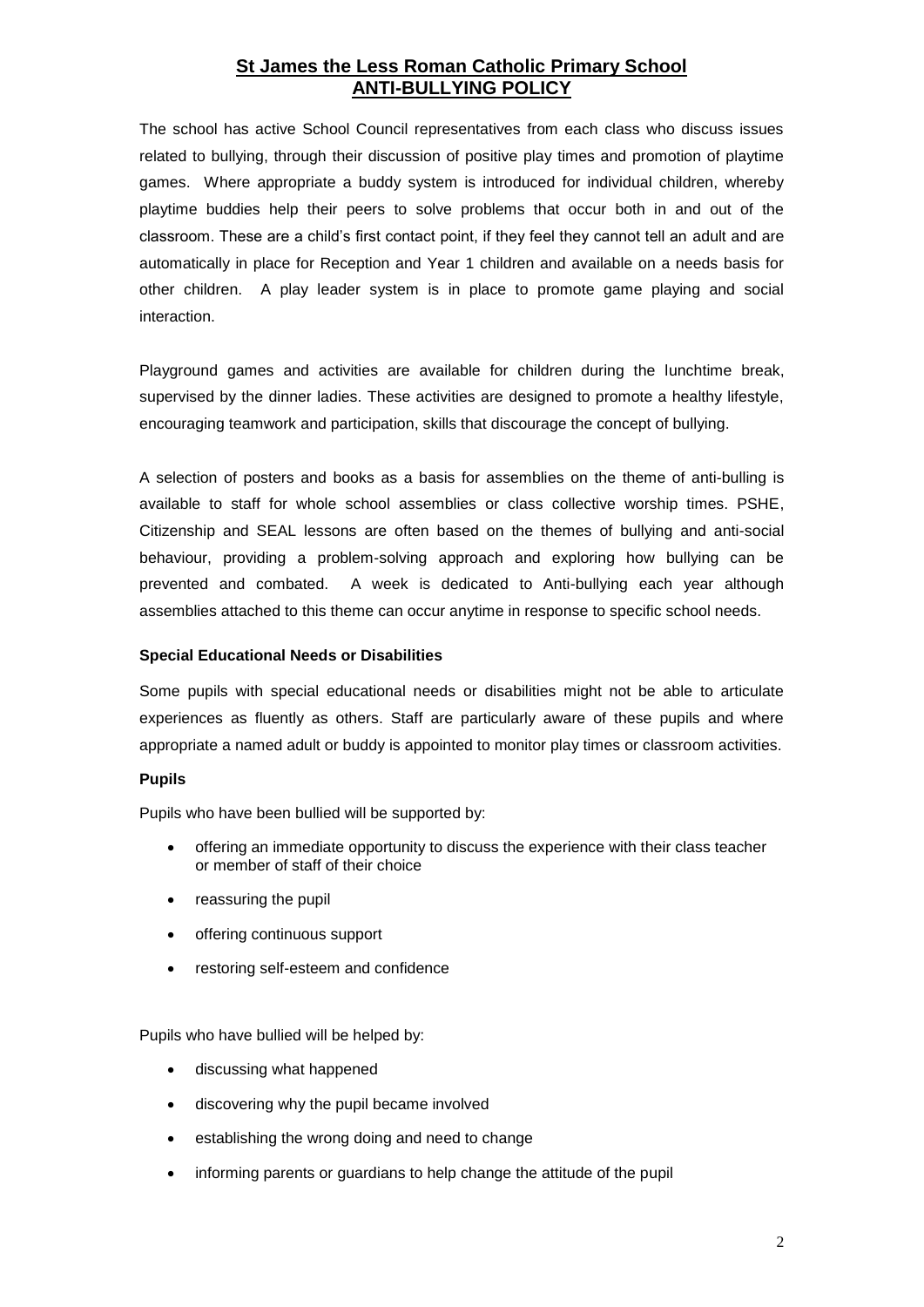### **Teacher's Role**

 Teachers at St. James the Less take all forms of bullying seriously and intervene to prevent incidents from taking place.

 If bullying is suspected or reported, the incident will be dealt with immediately by the member of staff who has been approached.

 If teachers witness or become aware of an act of bullying, a clear account of the incident will be recorded and given to the head teacher using the L2 and L3 reporting sheets.

- The head teacher will interview all concerned and will record the incident
- If the knowledge of the incident arises through a third party, (fellow pupil, parent or other adult) similar procedures will be undertaken.
- If the matter is serious or repeated then the Head Teacher will contact parents and in extreme cases, outside agencies.
- Each teacher has their own system for giving children the opportunity to relate any incidents that concern them when they come in from play.

### **Head Teacher's Role**

- It is the responsibility of the Head Teacher to implement the school anti-bullying strategy and to ensure that all staff (both teaching and non-teaching) are aware of the school policy and know how to deal with incidents of bullying.
- The Head Teacher reports to the Governing Body about the effectiveness of the antibullying policy on request.
- The Head Teacher ensures that all children know that bullying is wrong, and that it is unacceptable behaviour in this school.
- The Head Teacher draws the attention of children to this fact at suitable moments. For example, if an incident occurs, the Head Teacher may decide to use assembly as a forum in which to discuss with other children why this behaviour was wrong, and why a pupil is being punished.
- The Head Teacher ensures that all staff attend sufficient training as appropriate, to be equipped to deal with all incidents of bullying.
- The Head Teacher sets the school climate of mutual support and praise for success, so making bullying less likely. When children feel they are important and belong to a friendly and welcoming school, bullying is far less likely to be part of their behaviour.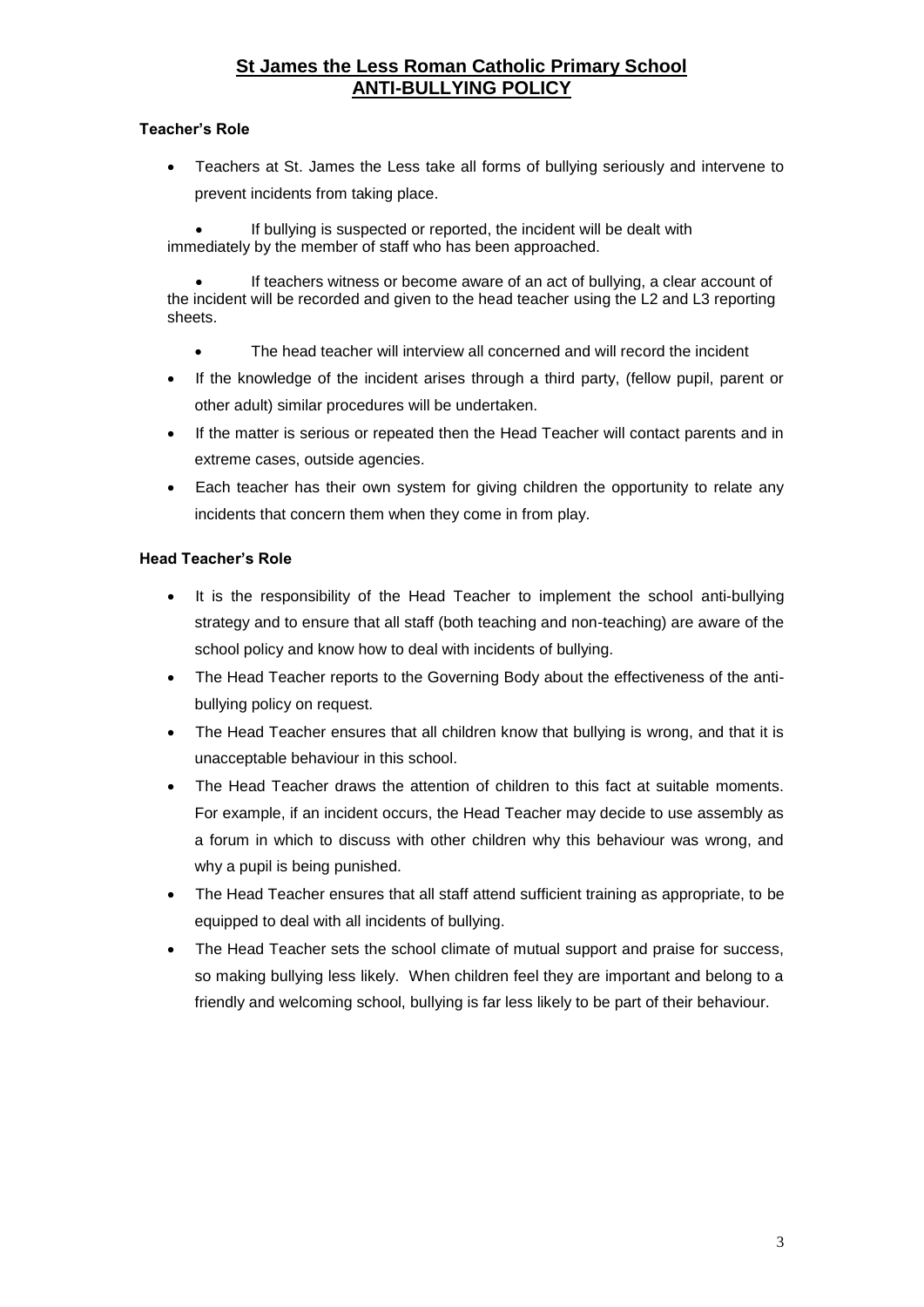### **Lunch-time Supervision**

- If an incident occurs at lunchtime then the mid-day supervisor will refer this to the relevant class teacher.
- If any lunchtime staff witness a pattern of what they believe to be bullying then they will refer this to the relevant class teacher or teacher in charge i.e. a member of the Leadership Team. On further investigation, they may then report the incident to the Headteacher.

The following disciplinary steps can be taken:

- official warnings to cease offending
- detention
- exclusion from certain areas of school premises
- minor fixed-term exclusion
- major fixed-term exclusion
- permanent exclusion

#### **The Role of the Parents**

- Parents who are concerned that their child might be being bullied, or who suspect that their child may be the perpetrator of bullying, should contact their child's class teacher immediately.
- Parents have a responsibility to support the school's anti-bullying policy and to actively encourage their child to be a positive member of the school.

### **Planning, Monitoring and Evaluation**

It is the responsibility of our Governing Body to agree and then monitor the school Antibullying policy. The committee of the governing body for school improvement issues does this together with the Headteacher. The Headteacher will report to the Governors on issues relating to this policy as appropriate.

September 2019

To be reviewed: September 2020

#### **HELP ORGANISATIONS:**

| Advisory Centre for Education (ACE)       | 0808 800 5793       |
|-------------------------------------------|---------------------|
| <b>Children's Legal Centre</b>            | 0845 345 4345       |
| KIDSCAPE Parents Helpline (Mon-Fri, 10-4) | 0845 1 205 204      |
| <b>Parentline Plus</b>                    | 0808 800 2222       |
| Youth Access                              | 020 8772 9900       |
| <b>Bullying Online</b>                    | www.bullying.co.uk  |
| Kidscape website                          | www.kidscape.org.uk |